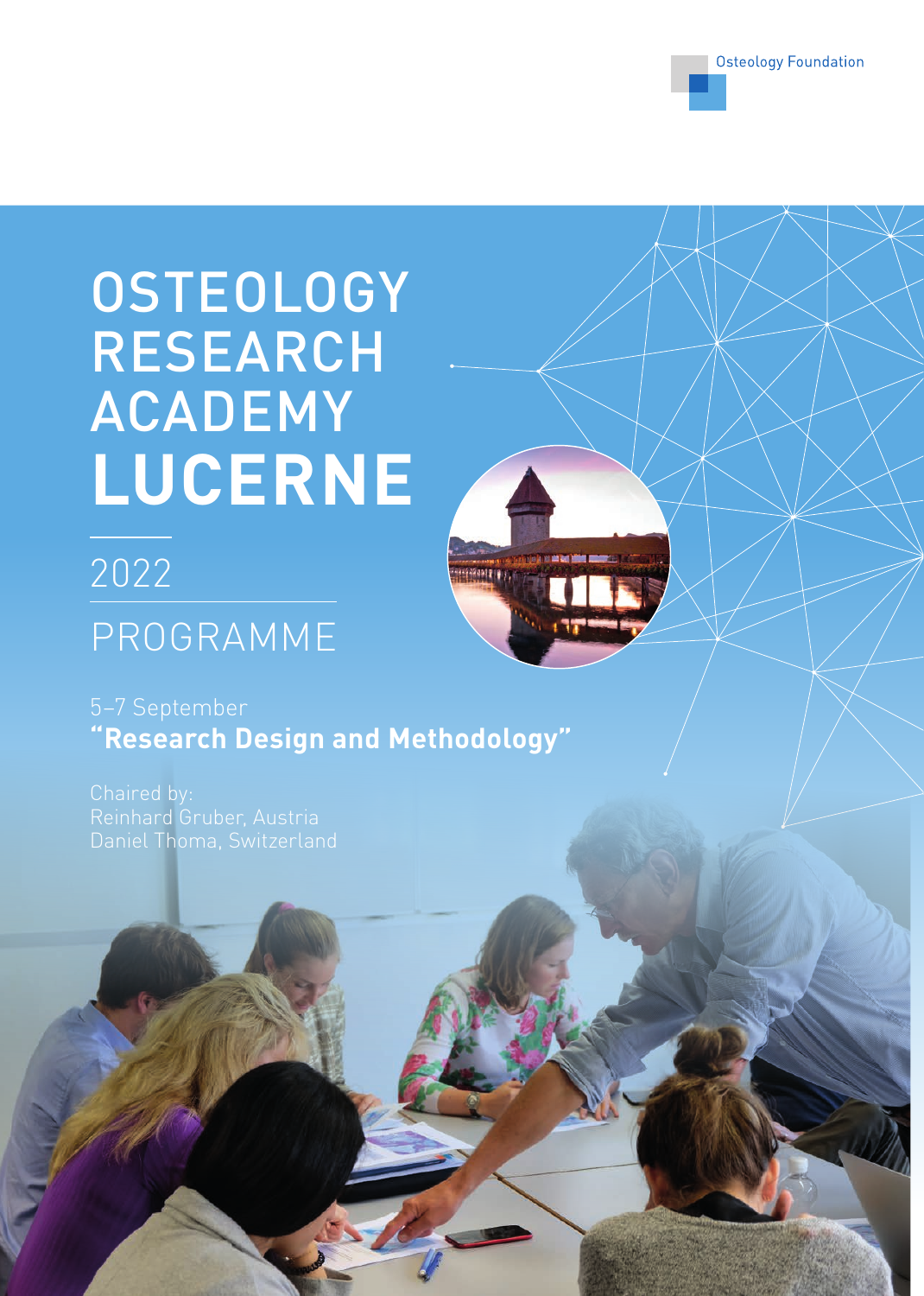

#### **MONDAY**

5 September 2022

| $08:00 - 08:30$ | <b>REGISTRATION &amp; COFFEE</b>                                                                                                                       |
|-----------------|--------------------------------------------------------------------------------------------------------------------------------------------------------|
| $08:30 - 09:00$ | Welcome and course introduction of Osteology and participants<br>Reinhard Gruber, Daniel Thoma                                                         |
| $09:00 - 09:45$ | Interactive discussion about study planning and setups<br>Niklaus Lang, Reinhard Gruber, Daniel Thoma (Moderator)                                      |
| $09:45 - 10:15$ | COFFEE BREAK                                                                                                                                           |
| $10:15 - 11:45$ | Statistical principles applied*<br><b>Cláudio Mendes Pannuti</b>                                                                                       |
| $11:45 - 12:45$ | Radiological imaging and data analysis in pre-clinical research<br><b>Kathrin Becker</b>                                                               |
| $12:45 - 14:00$ | LUNCH                                                                                                                                                  |
| $14:00 - 15:00$ | Salivary diagnostics and microbiological approaches in<br>periodontal and peri-implant diseases<br>Nagihan Bostanci                                    |
| $15:00 - 16:00$ | Histology, histomorphometry and immunohistochemistry<br>Dieter Bosshardt                                                                               |
| $16:00 - 16:30$ | COFFEE BREAK                                                                                                                                           |
| $16:30 - 17:30$ | Clinical oral application of 3D-printed constructs and<br>interdisciplinary workflow (focus oral tissues and translation)<br><b>Florian Thieringer</b> |
| $17:30 - 18:00$ | Tips & tricks for oral presentations<br><b>Reinhard Gruber</b>                                                                                         |

18:30 – 21:00 TEAM EVENING

\* lecture and workshop

OSTEOLOGY RESEARCH ACADEMY LUCERNE 2022 www.osteology.org/education/research-academy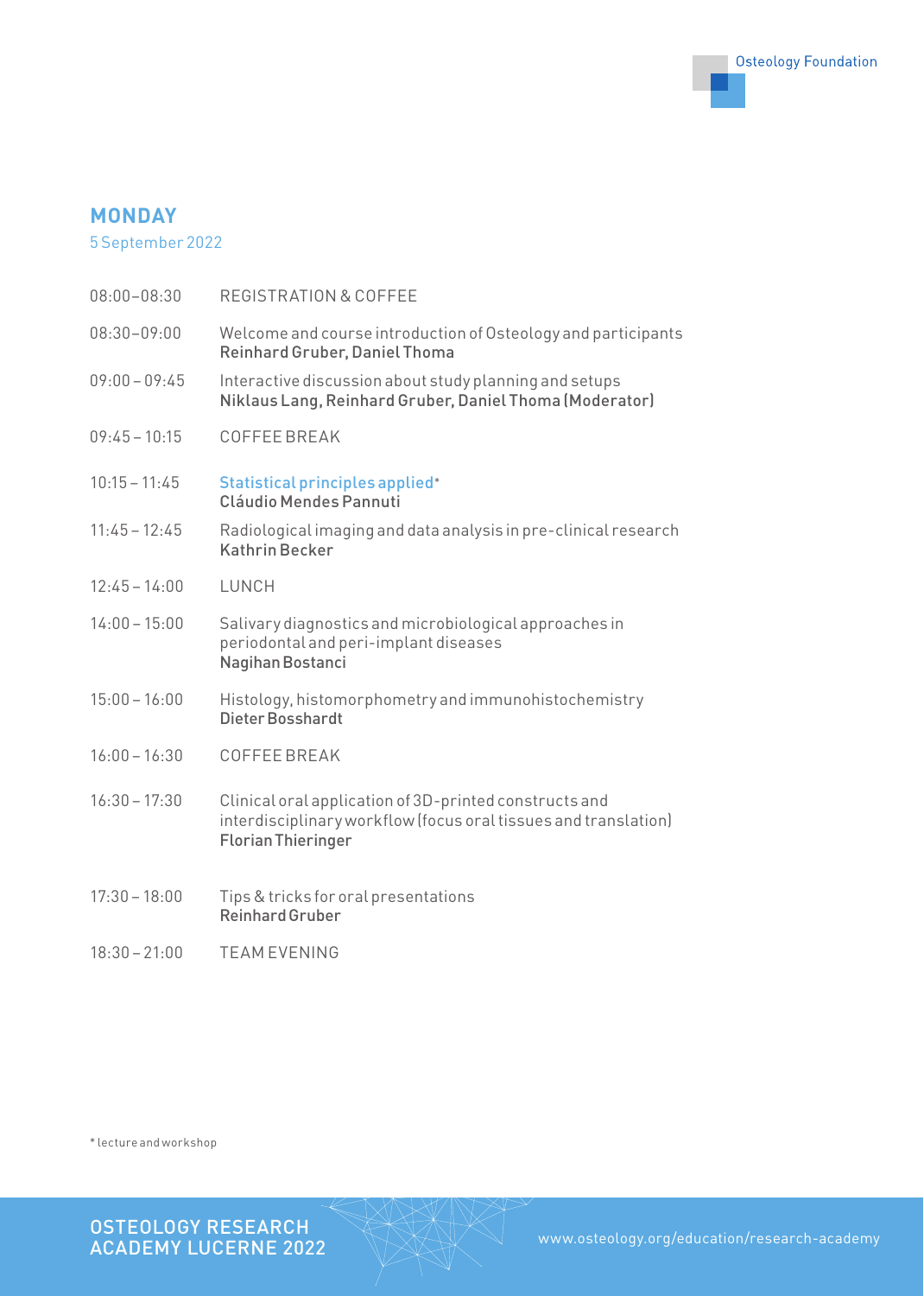

#### **TUESDAY**

#### 6 September 2022

- 08:00 08:30 COFFEE
- 08:30 09:10 Translational research designs for periodontal regeneration Anton Sculean
- 09:15 10:15 CLARIFICATION TASK AND EXPECTATIONS GROUP WORK
- 10:15 10:45 COFFEE BREAK
- 10:45 11:25 Translational research for ridge augmentation Michael Bornstein
- 11:30 12:30 GROUP WORK
- 12:30 13:45 LUNCH
- 13:45 14:25 Translational research for peri-implantitis Frank Schwarz
- 14:30 15:30 GROUP WORK
- 15:30 16:00 COFFEE BREAK
- 16:00 16:40 Translational research designs for soft tissue regeneration Daniel Thoma
- 16:45 18:15 GROUP WORK
- 18:30 21:30 TEAM EVENING incl. career talk "Considerations for a scientific career development" Niklaus Lang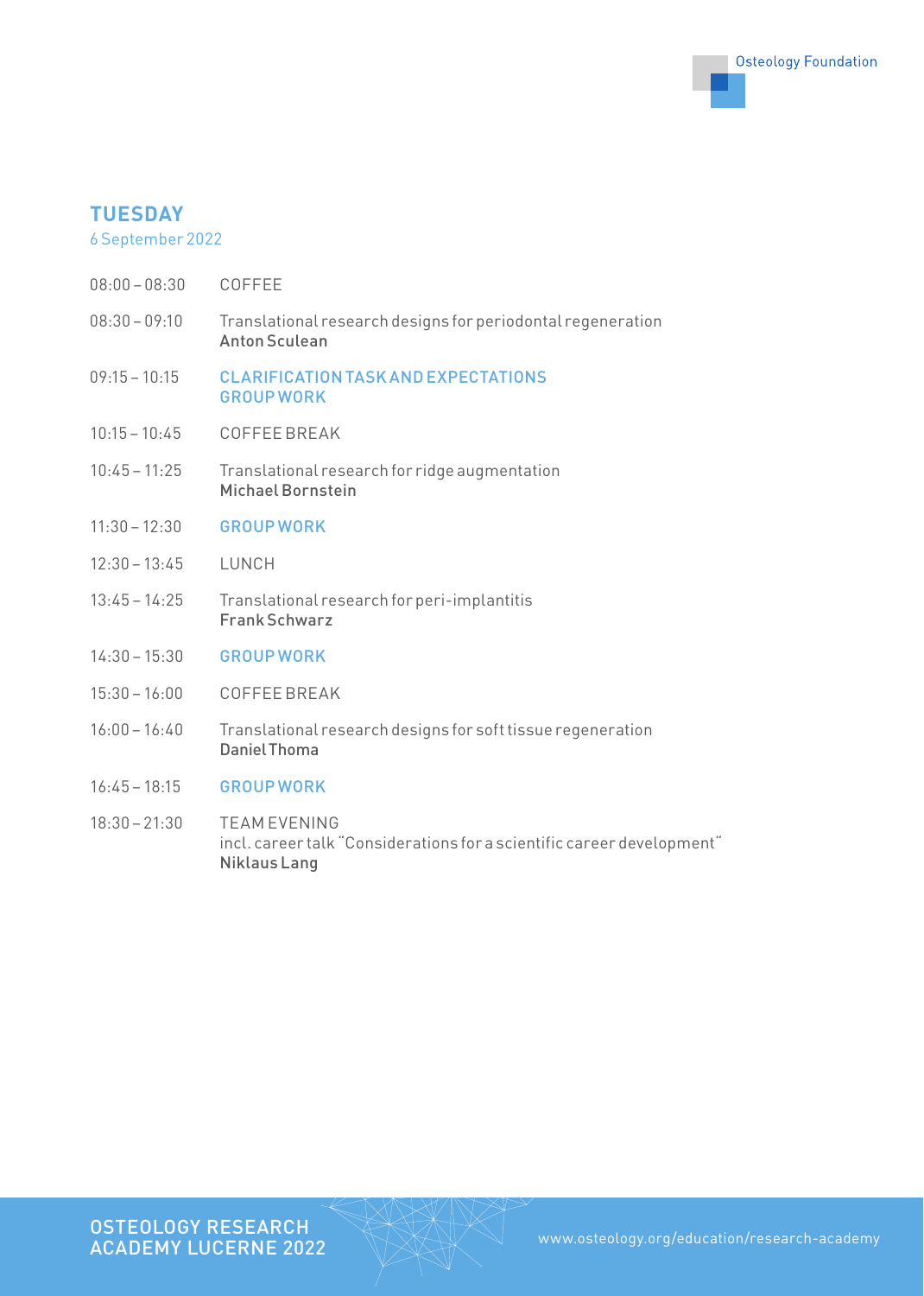

#### **WEDNESDAY**

7 September 2022

- 08:00 08:30 COFFEE
- 08:30 10:00 **FINAL GROUP WORK**
- 10:00 10:30 COFFEE BREAK
- 10:30 12:30 Critical appraisal of the research protocols Niklaus Lang, Daniel Thoma, Cláudio Mendes Pannuti
- 12:30 13:45 LUNCH
- 13:45 15:45 Science publishing and communication in the digital age\* Andrew Moore
- 15:45 16:15 COFFEE BREAK
- 16:15 18:15 Pitching trends and innovations in oral tissue regeneration Ronald Jung
- 18:15 18:30 WRAP UP OF COURSE DAY AND CLOSING

\* lecture and workshop

OSTEOLOGY RESEARCH<br>ACADEMY LUCERNE 2022